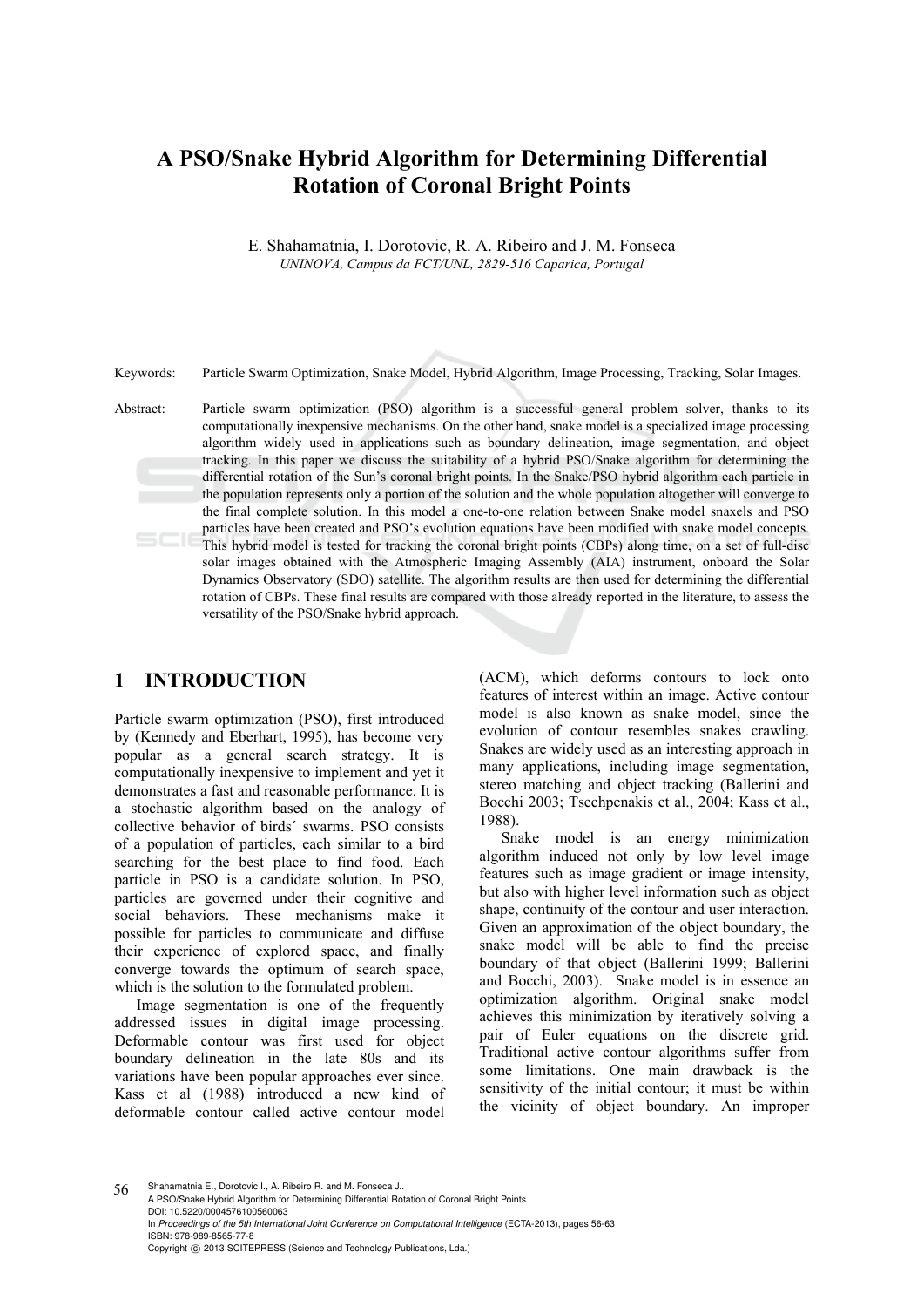initialization may lead the algorithm to fail. A solution to this problem is to expand the search domain or increase the capture range of image force to guide the contour evolution (Leroy et al., 1996; Park et al., 2001; Cohen and Cohen, 1993). Another limitation is that it can hardly converge on concave object boundaries (Bresson et al., 2007; Davatzikos and Prince, 1994). There are a number of other problems associated with classical active contours such as sensitivity to noise, convergence to local minima, parameter selection and instability (Amini et al., 1988; Bresson et al., 2007; Mun et al., 2004) . Several works addressed these problems but very few have produced satisfactory results. They either cannot address all the problems or if they can, they usually raise new drawbacks and impose further complexity and computational cost to the model. One successful approach is to minimize the snake energy by alternate strategies such as dynamic programming (Amini et al., 1988), greedy algorithms (Lam and Yan, 1994), genetic algorithms (Ballerini, 1999; Ballerini and Bocchi 2003; Mun et al., 2004) and swarm based optimization algorithms (Zeng and Zhou 2008; Nebti 2009; Tseng et al., 2009; Li et al., 2009; Shahamatnia and Ebadzadeh, 2011; Asl, 2006).

PSO can be applied to drive control points on the snake, but particles must be prevented from convergence to the global best position experienced by the swarm. In the literature this is done by restraining the particle search space. (Tseng et al., 2009; Li et al. 2009) use multi-population PSO in which each control point is confined to a sub-swarm spatially distinct from other sub-swarms. In (Ballerini, 1999; Nebti, 2009), polar coordinate system is used to restrict the search space of each contour control point. In (Zeng and Zhou, 2008) an iterative method has been used to rank the best position set of particles at each epoch and according to some equations prevent particles from intersecting.

Most of the aforementioned methods act only as a general problem solver and take the approach of formulating the snake model calculations as a minimization problem and then just solving this optimization problem. In this paper, we take the hybrid PSO/Snake approach introduced in (Shahamatnia and Ebadzadeh, 2011) and show its versatility by further extending it to solve a real world problem from astrophysics domain. The method presented here customizes PSO algorithm to overcome snake model drawbacks including snake initialization, concave boundaries, sensitivity to noise and local minima. Yet, the simple structure of

PSO is preserved yielding to an algorithm with low order of complexity and hence good processing time. These factors are of utmost importance for precisely calculating the differential rotation of solar features.

Specifying the exact nature of the differential rotation of both the solar surface and the solar interior is a very important issue of solar physics. The solar surface rotates differentially. However, the differential rotation (DR) mechanism, most likely caused by interactions between convection and overall rotation, is not exactly known. DR plays an important role in generating solar activity (SA) – every manifestation of SA is related to changes in the local magnetic field and local changes of the differential rotation. Rotational irregularities may also serve as indicators of hypothetical processes, going on beneath the solar surface. One example could be the location of a layer where rotational speed changes abruptly (the so-called jet stream). Sometimes it is called a layer of torsional oscillation (Ulrich and Boyden, 2005). The location of this layer (its heliographic latitude) is likely related with a phase of the solar activity cycle, therefore it would be rather useful to have a tool for regular determination of its location. During a series of consecutive days or within an interval of a few days, we plan also to trace a location of a jet stream in images obtained by the Atmospheric Imaging Assembly (AIA) instrument on board the space Solar Dynamics Observatory (SDO).

Coronal bright points (CBPs) or bright points, are small and bright structures observed in the extreme ultraviolet (EUV) and the X-ray part of the solar spectrum (Brajsa et al., 2001). They are known to have a mean lifetime of about 8 hours, a typical maximum area of  $2 \times 10^8$  Km<sup>2</sup>, but still they look like a tiny shape on the solar images. Figure 1 illustrates several CBPs. Bright points are associated with bipolar magnetic features and a large quantity of them (several thousands) emerge over the surface of the Sun per day and thereby in total they bring up huge magnetic fluxes. Precisely tracking the coronal bright points over extended periods of time will help solar physicists and space weather scientists to better understand this important solar feature. Such automatic tools will allow solar researchers to precisely process large amount of solar data and hence improve solar models. The aim of this paper is to present the result of applying a hybrid PSO/Snake algorithm for tracking coronal bright points. The result of tracking is then used for calculating the differential rotation of coronal bright points. Further, the result of PSO/Snake hybrid algorithm is cross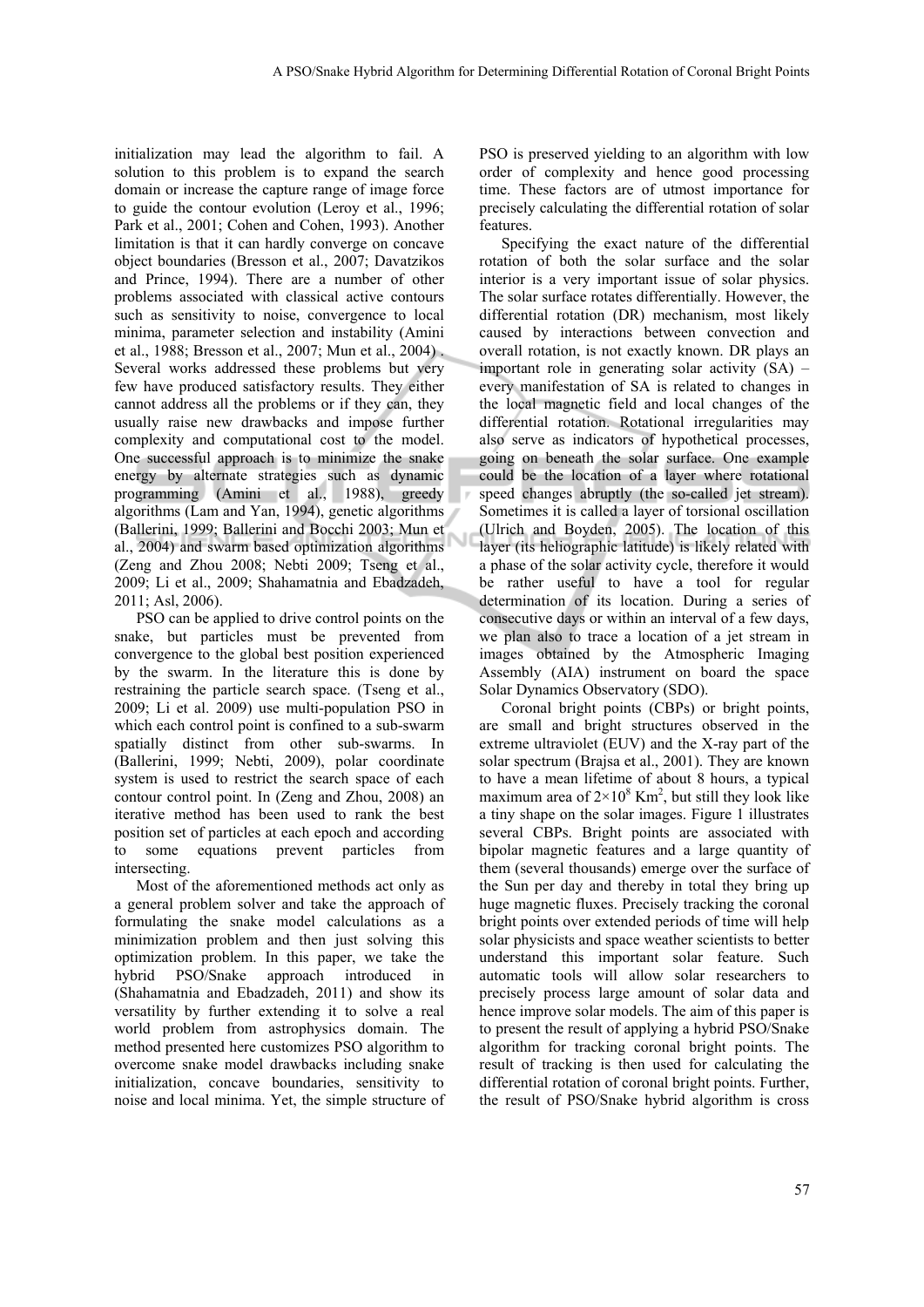referenced with a state of the art study which entails manual procedure done by an expert (Lorenc et al., 2012).



Figure 1: A sample solar image with several CBPs marked. (Image courtesy of NASAS/DO).

The rest of this paper is organized as follows: Snake model, PSO, and PSO/Snake algorithms are reviewed in section 2. Section 3 provides the experimental results and discussions. Finally, conclusions are provided in section 4.

# **2 PSO/SNAKE HYBRID ALGORITHM**

The hybrid algorithm is a merge of the snake model and PSO. It integrates the active contour evolving paradigms with PSO dynamics. Snake model also known as Active Contour Model, is an energy minimization algorithm which takes into account both low level image features such as image gradient or image intensity and higher level information such as object shape, continuity of the contour and user interaction (Kass et al., 1988). After that whereabouts of the Region Of Interest (ROI) is approximated, the snake model will be able to find the precise boundary of that object. Due to their flexibility snakes are widely used in several applications such as image segmentation, shape modeling, stereo matching and object tracking (Niu, 2006; Ballerini and Bocchi, 2003; Wildenauer et al., 2006; Karlsson et al., 2003).

In our model, contour or snake has an energy associated with it, which correlates with the location

of the snake in the image and its geometrical characteristics. The idea is to minimize the integral measure which represents the total snake energy, by evolving the snake over time. Original snake model achieves this minimization by iteratively solving a pair of Euler equations on the discrete grid, resulting in a computationally expensive algorithm (Karlsson et al., 2003). Two main approaches for snake presentation are Geometric and Parametric representations. Geometric models use an implicit presentation based on the curve evolution theory and are usually implemented with level-set techniques. Effectively handling multiple objects and topology alteration is the advantage of this approach, with the cost of being computationally more complex. On the other hand, the parametric approach is computationally efficient and easy to interact with users (Horng et al., 2010). In the parametric implementations, snake is defined as curve  $p(s)$  =  $(x(s),y(s))$ , having arc length s. As it is shown in equation (1), a number of discrete points called control points or snaxels characterize the snake (Kass et al., 1988). PSO/Snake hybrid uses this presentation since it well matches the snaxels and particles. The parametric implementation is as follows:

$$
p(s,t) = (x(s,t), y(s,t)), \ s \in [0,1]
$$
 (1)

where  $t$  is the time step. Total snake energy is the sum of its internal (spatial) and external (geometrical) integrals as shown in equation (2). In the PSO/Snake hybrid algorithm, the objective function calculates the total snake energy. Since in this implementation the whole population altogether represents one candidate solution to the problem, the objective is to find the contour with the least total snake energy. The lesser the total snake energy, the better it matches the ROI or moves towards it.

$$
E_{\text{snake}} = \int_0^1 E_{\text{int}}(p(s))ds + \int_0^1 E_{\text{ext}}(p(s))ds \qquad (2)
$$

The snake model is considered to be a controlled continuity spline under the influence of internal and external forces, which induce the snake energy. Internal energy consists of two terms which are first and second derivatives of the snake with respect to *s*. First term coerces the spline to act like a membrane and the second term makes the snake act like a thin plate (Kass et al., 1988). The external energy determines the snake relationship to the image. It is formulated in a way that its local minima corresponds the image features of interest. Various external energies can be employed such as image intensity, image gradient, object size or shape. One common definition used for gray-level images is the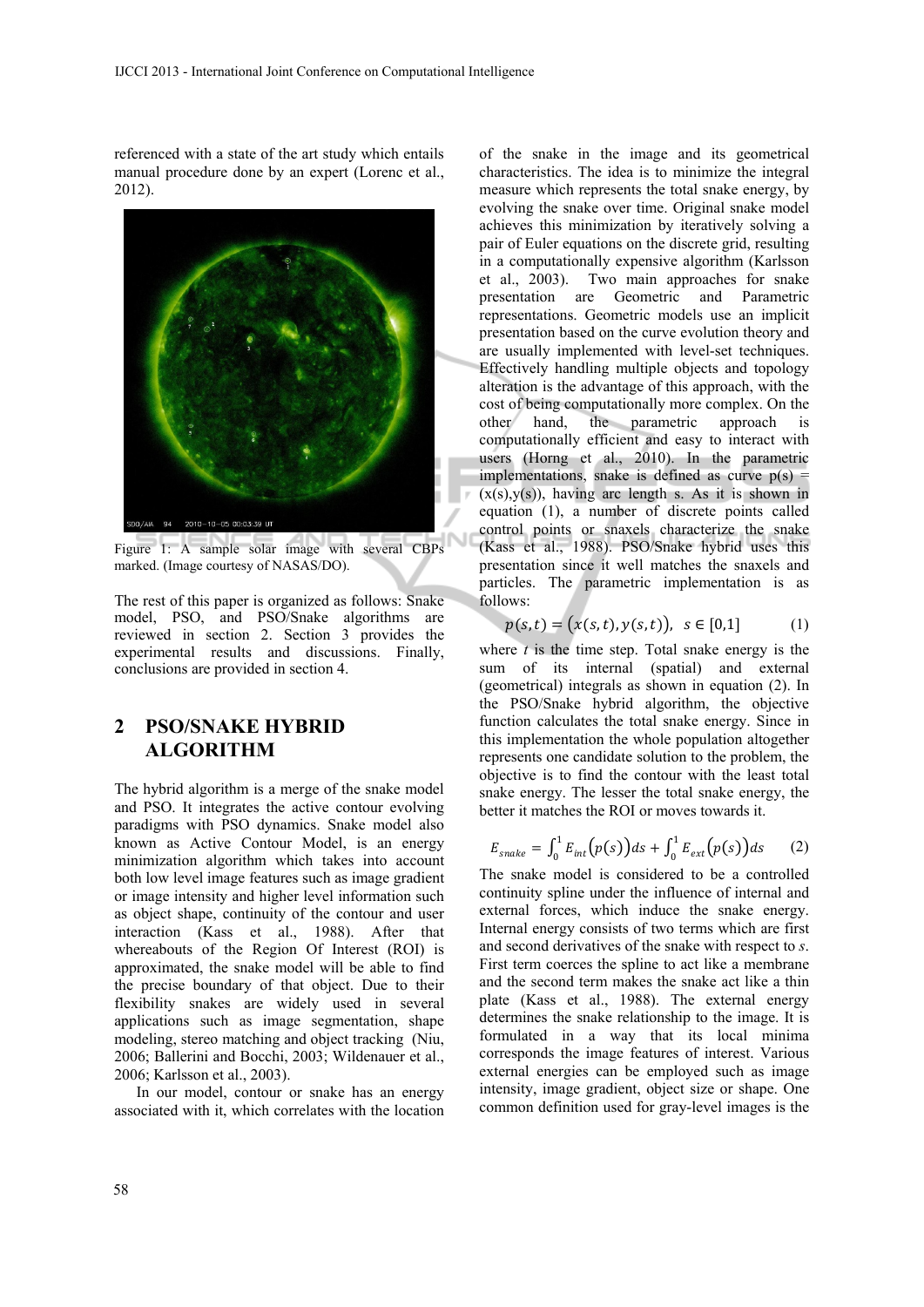gradient of Gaussian.

The leading part of PSO/Snake hybrid algorithm, is its PSO component. PSO is a population based evolutionary optimization algorithm. The population in the PSO is called swarm and consists of a number of particles; each potentially can be a solution to the optimization problem. Each particle has a position and a speed which are initialized with random values. Over a set of iterations, each particle's position on the search space is updated by revising its velocity according to its best experience and also its neighbors' experiences. Particle position and its corresponding fitness value are stored as personal best experience and form the cognitive aspect of particle evolution. Other aspect of the particle position update is called the social behavior and shows particles influence from its neighbors. The neighborhood can be defined with various topologies such as ring, star, Von Neumann and random. If the particle neighborhood is restricted to a subset of swarm it is called local best (*lbest*) PSO, while if the neighborhood equals whole swarm it is called global best (*gbest*) PSO. PSO/Snake hybrid used *lbest* with ring structure and radius of 3. The following equations show the dynamics of the canonical PSO algorithm for updating particle velocity and position:

$$
v_i(t+1) = \omega(t)v_i(t) + c_1r_1(y_i(t) - x_i(t)) + c_2r_2(\hat{y}_i(t) - x_i(t))
$$
(3)

$$
x_i(t+1) = x_i(t) + v_i(t+1)
$$
 (4)

Where  $x_i(t)$  and  $v_i(t)$  are position and velocity of *i-th* particle at time *t*,  $y_i(t)$  and  $\hat{y}_i(t)$  denote the best positions discovered by the *i*-th particle and its neighborhood up to the time *t*, i.e. *pbest* and *lbest*  respectively.  $\omega(t)$  is the inertia weight which controls the impact of the previous velocity and prevents radical changes. Usually inertia weight is decreased dynamically during the run time to balance between exploration in the early iterations and exploitation in the later iterations. Coefficients *r1* and *r2* are random numbers. Weights of cognitive and social aspects of the algorithm are represented by acceleration factors *c1* and *c2* respectively. As it is shown in (Van den Bergh, 2002) regulated values for inertia and acceleration weights can be used to achieve guaranteed convergence.

The PSO/Snake hybrid algorithm integrates the snake model mechanisms with PSO dynamics.

While most of swarm intelligence approaches in the literature used in conjunction with snake model try to optimize the snake model equations, PSO/Snake hybrid does not employ PSO algorithm

only as a general problem solver to optimize snake energy minimization, but it also customizes the standard PSO to better solve this specific type of image processing problems. Early experiments on medical image segmentation (Shahamatnia & Ebadzadeh 2011) and sunspot tracking (Shahamatnia et al. 2012) reported promising results. The hybrid model helps to overcome the major drawbacks of traditional snakes; initialization and poor convergence to the boundary concavities, while benefitting from PSO robustness and simplicity. In the Hybrid PSO/Snake model we use a population of particles where each particle is a snaxel of the contour. All particles together form the contour and hence the population is the final solution. As the algorithm runs, each particle updates its position and its velocity according to its personal best experience, local best experience, and also according to the internal force of the snake and external force of the image. This gives the PSO/Snake dynamics a wider range of informative guides to update the particle position so that it converges to the ROI.

PSO/Snake hybrid explores the search space according to PSO trajectory disciplines. This eliminates the need to have a separate searching window around each particle as many swarm based snake optimization algorithms do (Nebti 2009; Horng et al. 2010; Tseng et al. 2009) . These methods consider a searching window around each particle and evaluate every position inside that window to determine the snaxels' next position. Since this local search is performed for each particle per iteration, it is a computationally expensive operation that is avoided in the PSO/hybrid model. The velocity update equation in PSO/Snake is as follows:

$$
v_i(t+1) = \omega v_i(t)
$$
  
+
$$
c_1r_1(plest_i(t) - x_i(t))
$$
  
+
$$
c_2r_2(lbest_i(t) - x_i(t))
$$
  
+
$$
c_3r_3(\bar{x}(t) - x_i(t))
$$
  
+
$$
c_4(f. Image_i)
$$
 (5)

where  $pbest<sub>i</sub>(t)$  and  $lbest<sub>i</sub>(t)$  are personal best velocity and local best velocity terms respectively.  $\bar{x}(t)$  is the average of positions at time step *t*, approximating center of mass of particles. This term pushes the snake to contract or expand with respect to the sign of its weighting factor,  $r_3$ . This term speeds up the algorithm and is particularly useful when the snake is stagnated and there is no other compelling force. If the snake is initialized far from the ROI, this term allows the snake to either expand or shrink towards the ROI and hence it increases the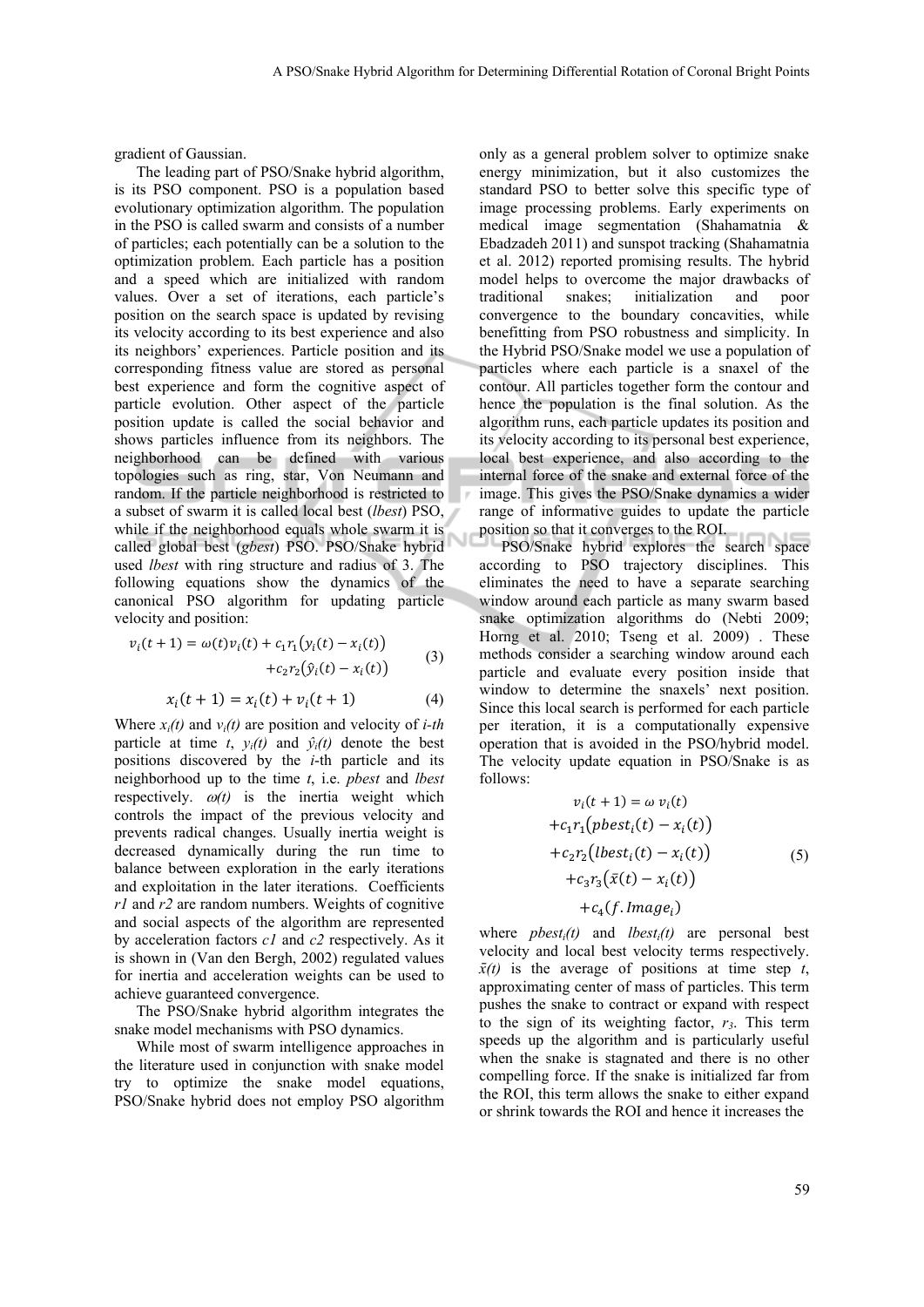

Figure 2: Red circle denotes the initial snake around a CBP on the first image (16 June 2010).



Figure 3: Detection and tracking process of the selected CBP (16 June 2010). In this figure the evolution of the snake to detect CBP boundaries can be seen.

convergence rate and speed. *f.Imagei* is the normalized image force corresponding to external energy from snake model principles. For particle *i, f.Imagei* gives the image force at the position specified by that particle. Image force can be any arbitrary function depending on the application, but generally external energies such as image gradient and gradient of Gaussian functional are enough for satisfactory performance. It must also be noted that image force does not vary by time and it is calculated only once for an image pixel.  $c_4$  is the weighting factor to control the effect of image force. Inertia weight,  $\omega$ , is taken to be a relatively small constant and  $r_1$ ,  $r_2$  and  $r_3$  denote random numbers.

Coefficients  $c_1$ ,  $c_2$ ,  $c_3$  and  $c_4$  are determined dynamically in a way that if there is a higher image force *c4* always gets a higher value. It ensures that if a snaxel is next to the object boundary, it will latch to the object of interest. The whole process can be summarized as:

Step 1. Initialization. A pre-processing of images is done if required, i.e. normalizing the size of images, correcting the orientation and contrast of images, etc.

Step 2. Initial Contour. The ROI is chosen by the operator. This is the initial snake. For most cases a rough estimation of the initial contour is enough. This step is done only once when the coronal bright point appears.

Step 3. Internal parameters set-up. The weight parameters for the PSO/Snake hybrid algorithm are initialized in this step.

Step 4. Snake force calculation. The external force (image force) is calculated, once for every image.

Step 5. Calculation of social and cognitive parts. In this step we update the *pbest* value (the best velocity the snaxel ever experienced) and the *lbest* value as average of velocities of neighboring particles.

Step 6. Moving snaxels. For each snaxel its velocity is evaluated and then each snaxel velocity and position are updated.

Step 7. Snake detection. This step checks the convergence of snake contour to the coronal bright point outline, i.e. choosing the snake with the lowest total energy calculated. If the results are not satisfactory, algorithm goes back to step 5. The outcome of this step is the CBP contour for an image frame.

Step 8. Tracking CBPs. This step tracks the same CBP in the next image by feeding the subsequent image frame to the system as input. The algorithm loops back to step 4, and passes the specifications of the detected SBP.

Step 9. Stopping tracking. Tracking a CBP stops when it reaches the solar limb and disappears into the other side of the Sun, or when the CBP shrinks to a size smaller than a predefined threshold, according to the size and resolution of image.

### **3 RESULTS AND DISCUSSIONS**

Our benchmark data are corona images at 9.4 nm. This line is emitted by the FeXVIII ion. We have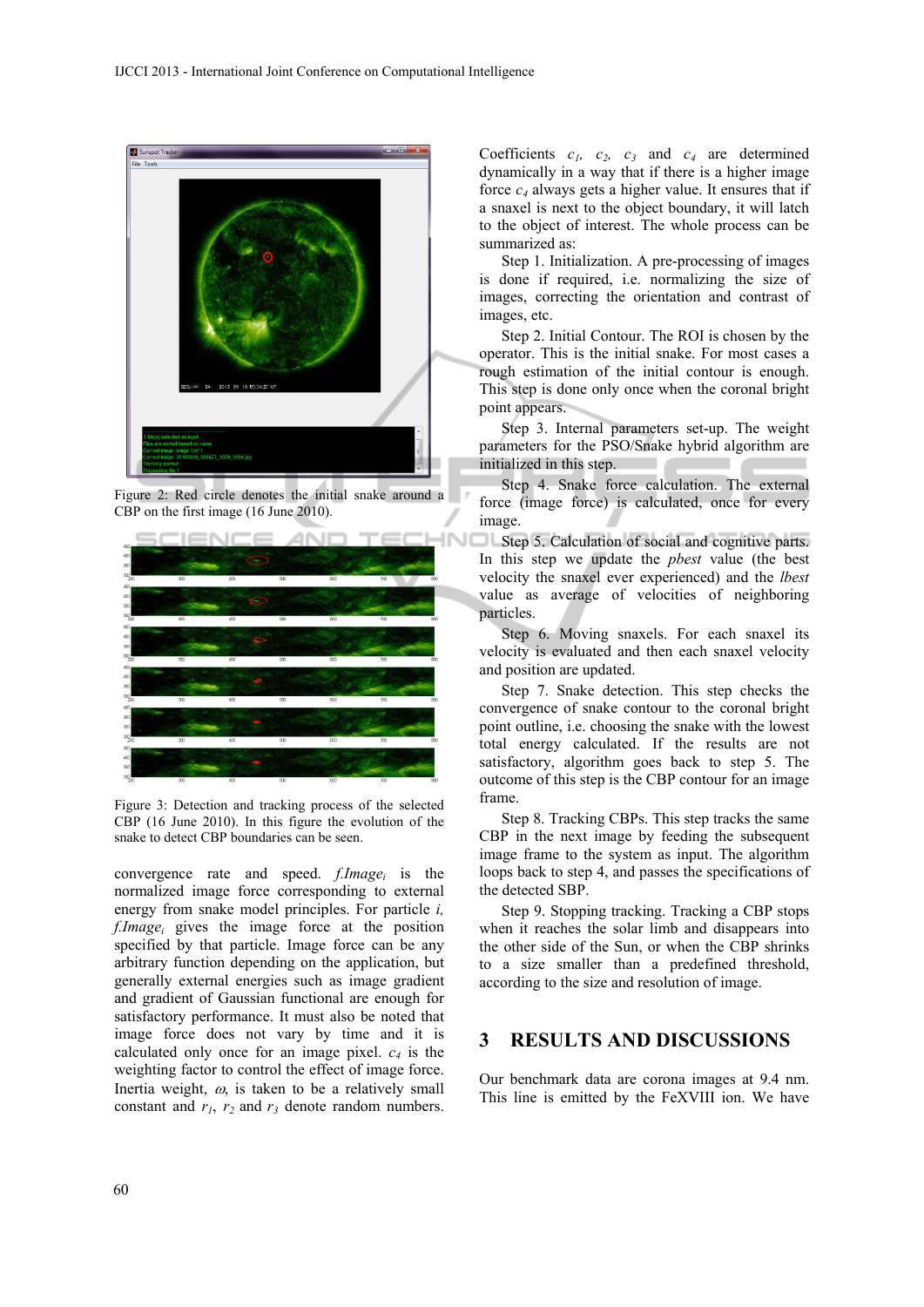used selected JPEG images taken between 14 September 2010 and 20 October 2010 downloaded from a freely accessible database at internet site http://sdo.gsfc.nasa.gov/ data/aiahmi/ browse.php. 256 gray levels per pixel and image force is calculated by a gradient of Gaussian functional with  $\sigma$ =3. Images are resized to 512x512 resolutions. In



Figure 4: Initial snake on first image (*top panel*, 16 June 2010) and tracking process of the selected CBP during time (*middle and bottom panels*). The cyan contour is the boundary of tracked CBP, red square is the experts manual CBP positioning result and the yellow circle is the PSO/Snake hybrid algorithms automated tracking result for CBP's center of mass.

this automated process, the CBP to be tracked is chosen by an operator. For test purposes we've chosen the same CBPs for which we have the benchmark data available from the expert's manual CBP positioning. It should be noted that in the automated process, after that each CBP is chosen (only once), the tracking process is automatic during

life span of that CBP. Figure 2 shows a screen shot PSO/Snake hybrid algorithm tracking tool for a test image. The red circle is the initial snake around a CBP chosen by an operator. Figure 3 shows how the initial snake is evolved under PSO/Snake algorithm and the CBP boundary is detected. After CBP is detected, its characteristics including the heliographic coordinates of its center of mass are calculated and are stored. Then the next frame in the sequence is fed into the system. Detected CBP contour from previous frame is used as a baseline to automatically track the CBP in the new frame. Figure 4 shows a closer look on a tracked CBP. The results show that due to the dynamic nature of PSO/Snake hybrid algorithm, detected contours are flexible and can conform to the changes in shape and size of the deformable objects like CBPs.

Altogether we have observed motion of 69 moreor-less point-like structures in 674 images (4998 measurements). In manual procedure (Lorenc et al. 2012), the CBP structures were observed directly on a PC monitor in an interactive session. Figure 5 shows latitudinal dependence of sidereal angular speed of coronal rotation obtained in this study in comparison with other authors. Further details can



Figure 5: Derived values of the rotational speed with error bars showing the 95% confidence level intervals for individual point-like structures. The dotted curve shows the fit to the mean  $\omega(b)$  values as a function of latitude b. Over-plotted are the results of Howard and Harvey (1970), in solid line and Hara (2009) and Brajsa et al. (2004) both in the dashed-dotted curve because they are almost identical.

be found in (Lorenc et al., 2012). In that paper, an expert operator manually determines the 4998 CBPs positions. Then, we run our PSO/Snake hybrid algorithm on the images. Input images are converted to grayscale color map with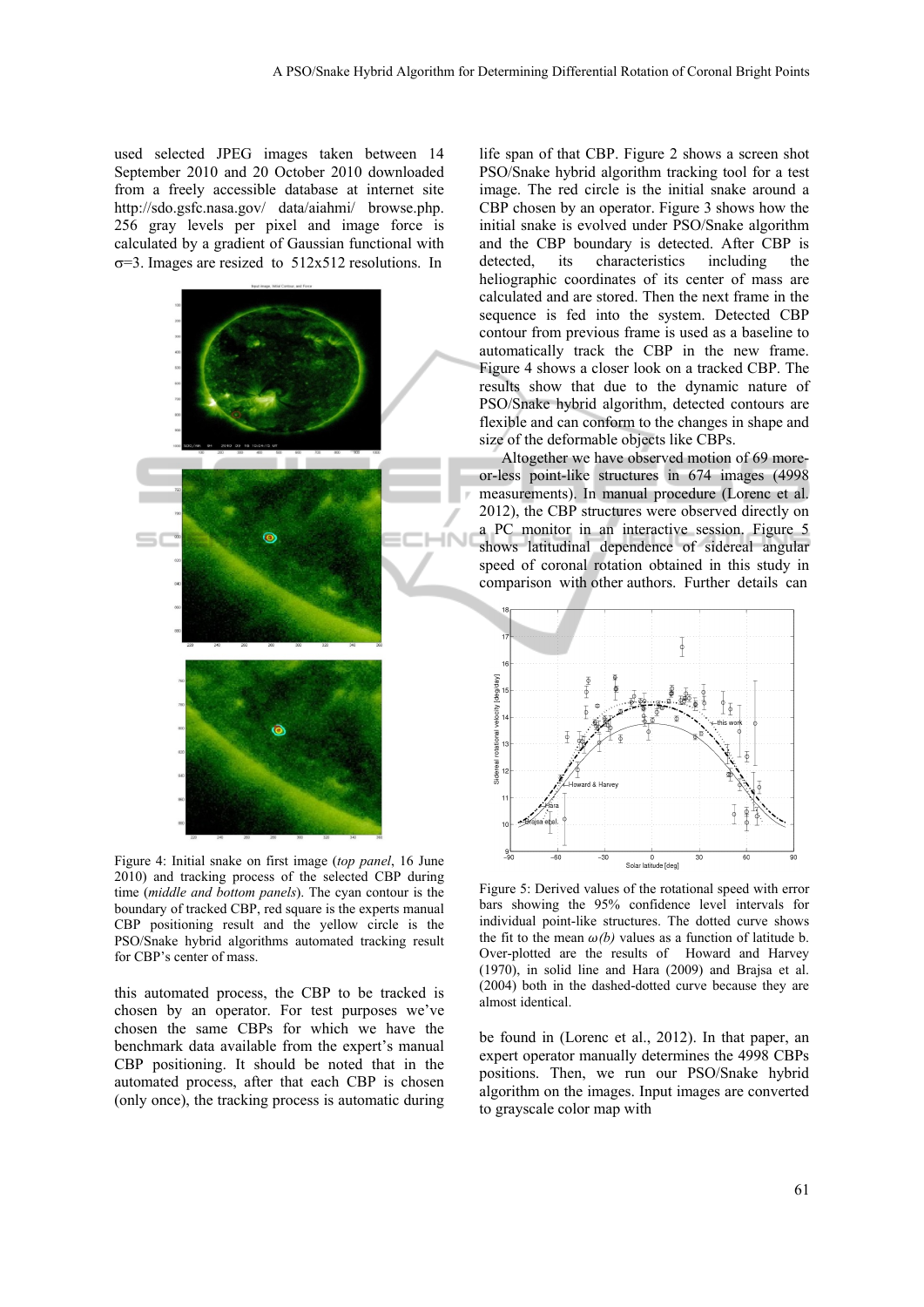To compare the precision of the algorithm, we used several parameters that were reported in (Lorenc et al., 2012). In that paper, after an expert manually determined positions of CBPs on the solar images, the following measurements were calculated (reported in Table 1 of the referenced paper): angular rotation velocity denoted by  $\omega$ , and measurement error at 95% confidence level denoted by  $\Delta\omega$ . Tables 1 and 2 show the result obtained with manual CBP tracking and result obtained by PSO/Snake hybrid algorithm for some structures. In these tables, the structure is the identifier of CBP, *b* is the heliographic latitude of CBP.  $\omega_F$  is the orbital angular rotation velocity of the Earth which can be looked up from solar almanacs. Figure 6 illustrates the difference between our calculated values and the benchmark values for all 69 CBPs.

Table 2 and Figure 6 show that the obtained results are very close to the result of manual CBP tracking. Computed angular rotation velocity is

| Table 1: Results reported in (Lorenc et al., 2012). |  |
|-----------------------------------------------------|--|
|-----------------------------------------------------|--|

| Table 1. Results reported in (Lorenc et al., $2012$ ). |    |      |          |             |            |  |  |
|--------------------------------------------------------|----|------|----------|-------------|------------|--|--|
| <b>Structure</b>                                       | n  | B    | $\omega$ | Δω          | $\omega_F$ |  |  |
| xy0510.01                                              | 86 | 66.7 | 10.295   | $\pm 0.327$ | 0.986      |  |  |
| xy0510.03                                              | 86 | 20.5 | 14.586   | ±0.099      | 0.986      |  |  |
| xy0510.04                                              | 86 | 33.8 | 13.648   | ±0.209      | 0.986      |  |  |
| xy0510.07                                              | 86 | 27.8 | 14.478   | $\pm 0.116$ | 0.986      |  |  |

| <b>Structure</b> | n      | b        | $\omega$ | $\Delta\omega$ | $\omega_F$ |
|------------------|--------|----------|----------|----------------|------------|
| xy0510.01        | 8<br>6 | 67.103   | 11.213   | ±0.642         | 0.985      |
| xy0510.03        | 8<br>6 | 21.057   | 14.387   | $\pm 0.303$    | 0.9        |
| xy0510.04        | 8<br>6 | $-32.27$ | 13.803   | $\pm 0.342$    | 0.985      |
| xy0510.07        | 8<br>6 | 28.170   | 15.112   | $\pm 0.439$    | 0.985      |

Table 2: Results obtained by PSO/Snake hybrid algorithm.



Figure 6: Deviation of PSO/Snake hybrid result from benchmark data. The differences in *b*,  $\omega$ ,  $\Delta\omega$ , and  $\omega_F$  are presented with blue, cyan, red and green lines.

within  $\pm 0.2$  of the benchmark data most of the time. However, it should be noted that part of this deviation is due to code implementation differences, which, in precise calculations, impose a minute variation. It is also worth mentioning, that in several cases, results displayed bigger differences, and by further investigation by a solar physicist expert (coauthor), we found out that PSO/Snake hybrid algorithm behaves consistently and the user-error is the main cause.

#### **4 CONCLUSIONS**

In this paper the PSO/Snake hybrid algorithm has been used to solve a real solar physic/space weather problem. By tracking CBPs over time, the angular rotational velocity in the Sun can be automatically calculated.

Based on the results analysis and comparison with a manual method the obtained values of rotational speed are reliable. We also observed that the manual method is laborious and with a large number of images becomes unworkable for practical reasons. Therefore, we developed an automatic image-processing tool (with a hybrid Snake/PSO algorithm) capable of providing the same precision. Here we discussed the suitability of using a computer aided tool for tracking coronal bright points, which includes a combined optimization process, based on a Snake model and the PSO evolutionary algorithm.

The combination of PSO dynamics with snake model kinematics makes it possible to successfully overcome active contour difficulties, while preserving the simplicity of PSO. By adding two new terms to the PSO velocity update equations, PSO/Snake model still can evolve even if some of the components are missing or misleading. The PSO/Snake model can be used for different applications in image processing for object detection, image segmentation or tracking. It is especially suitable for object tracking, since the particle/snaxels have embedded velocity information, which adapts itself to the movement of the object in the images.

## **ACKNOWLEDGEMENTS**

We would like to thank the SDO (NASA) and AIA science team for the provided observational material. This work was partially supported by grant SFRH/BPD/44018/2008 (I.D.) and SFRH/BD/ 62249/2009 (E.S.) from Fundação para a Ciência e